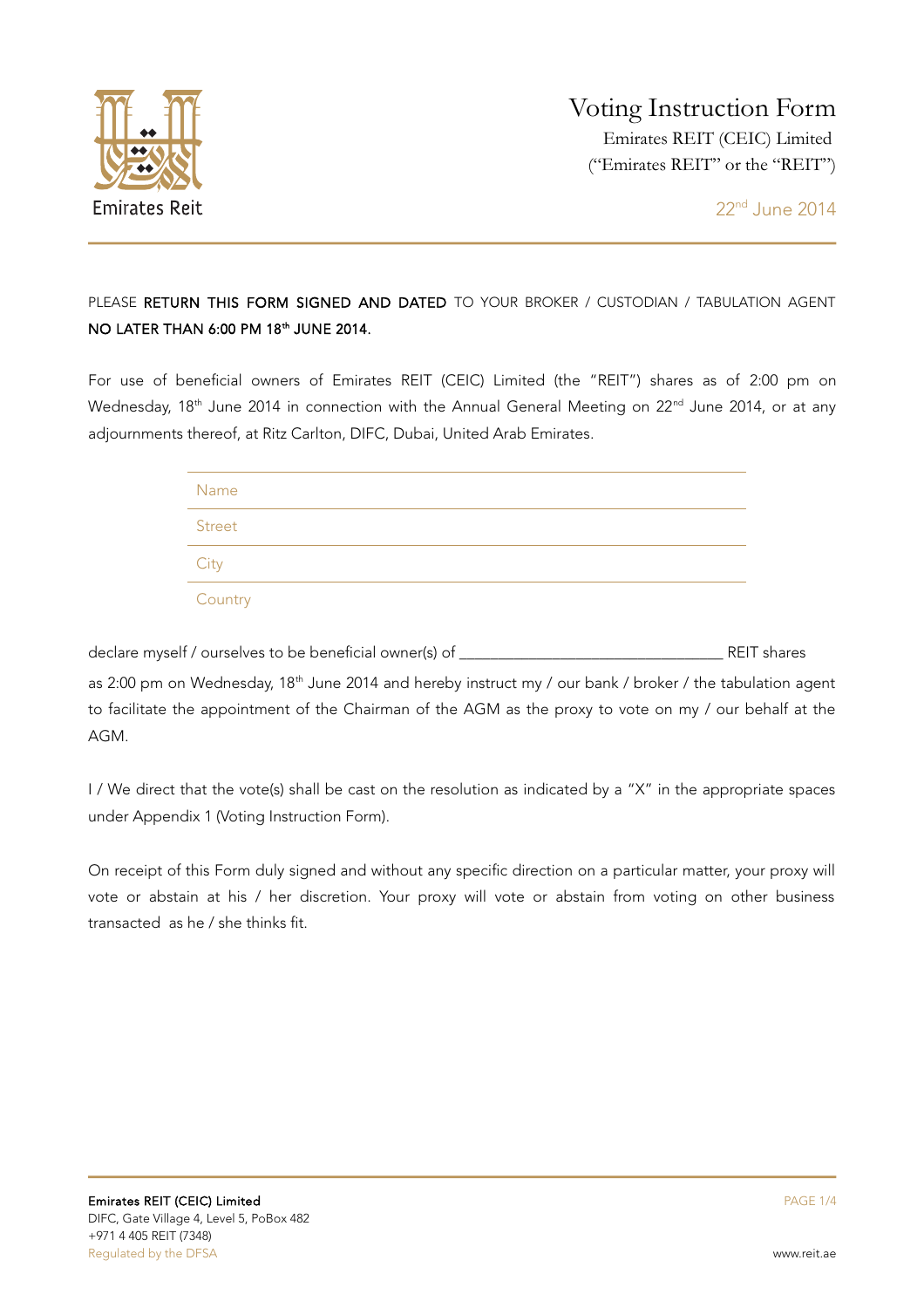## Appendix 1 - Voting Instruction Form

| Resolution                                                                                                                                                                                                                                                                                                                                                                                                                                                                                                                                                                                                                                                                                                                 |  | Vote    |         |  |
|----------------------------------------------------------------------------------------------------------------------------------------------------------------------------------------------------------------------------------------------------------------------------------------------------------------------------------------------------------------------------------------------------------------------------------------------------------------------------------------------------------------------------------------------------------------------------------------------------------------------------------------------------------------------------------------------------------------------------|--|---------|---------|--|
|                                                                                                                                                                                                                                                                                                                                                                                                                                                                                                                                                                                                                                                                                                                            |  | Against | Abstain |  |
| <b>Special Resolution 1</b><br>To approve the proposed revised articles of association of the REIT<br>which will replace and supersede the existing articles of association<br>of the REIT.                                                                                                                                                                                                                                                                                                                                                                                                                                                                                                                                |  |         |         |  |
| <b>Ordinary Resolution 1</b><br>To approve the declaration of a final dividend of US\$ 0.05 per<br>ordinary share for the financial year ended 31 <sup>st</sup> December 2013, such<br>dividend to be paid on or before 30 <sup>th</sup> June 2014 to shareholders on<br>the register on 18 <sup>th</sup> June 2014.                                                                                                                                                                                                                                                                                                                                                                                                       |  |         |         |  |
| <b>Ordinary Resolution 2</b><br>To receive and approve the annual report and the accounts of the<br>REIT for the year ended 31 <sup>st</sup> December 2013 together with the<br>director's report and auditor's report on those accounts.                                                                                                                                                                                                                                                                                                                                                                                                                                                                                  |  |         |         |  |
| <b>Ordinary Resolution 3</b><br>To (i) re-appoint Ernst & Young Middle East (Dubai Branch) ("E&Y")<br>as auditors of the REIT to hold office until the conclusion of the next<br>general meeting at which accounts are laid before the shareholders;<br>or (ii) in the event that terms for such re-appointment that are<br>acceptable to the Emirates REIT Management (Private) Limited (the<br>"REIT Manager") cannot be reached with E&Y prior to the AGM, to<br>appoint an alternative DFSA Registered auditor (whichever is<br>specified by the Chairman at the AGM) as auditors of the REIT to<br>hold office until the conclusion of the next general meeting at which<br>accounts are laid before the shareholder. |  |         |         |  |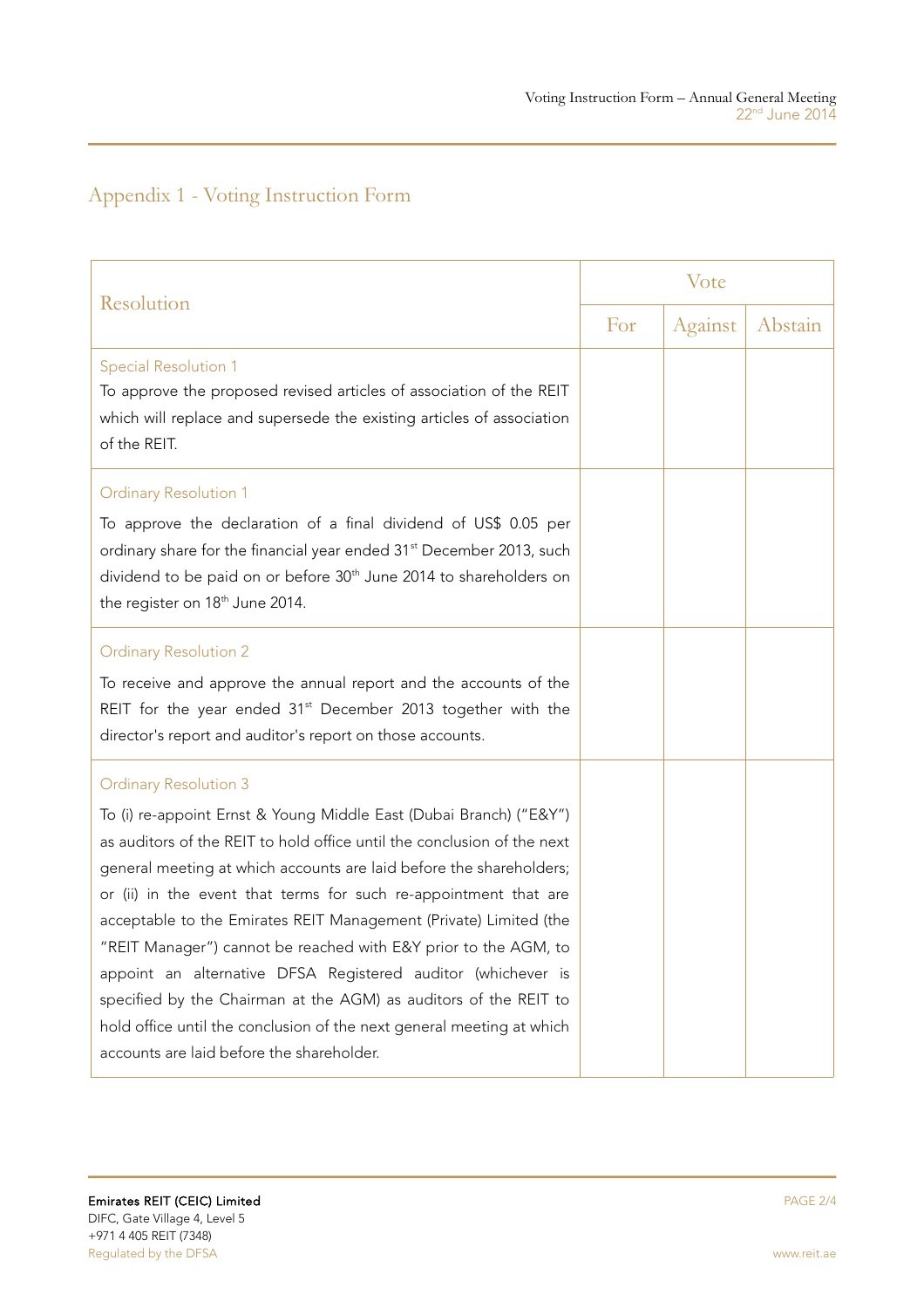| Resolution                                                                                                                                                                                                                                                                                                                                                                                                                                                                                                                                                                                                                                              |  | Vote    |         |  |
|---------------------------------------------------------------------------------------------------------------------------------------------------------------------------------------------------------------------------------------------------------------------------------------------------------------------------------------------------------------------------------------------------------------------------------------------------------------------------------------------------------------------------------------------------------------------------------------------------------------------------------------------------------|--|---------|---------|--|
|                                                                                                                                                                                                                                                                                                                                                                                                                                                                                                                                                                                                                                                         |  | Against | Abstain |  |
| <b>Ordinary Resolution 4</b><br>Conditional upon the passing of Special Resolution 1, to appoint<br>Mr Abdulla Al Hashemi to the Investment Committee of the REIT,<br>with such appointment to terminate on 31 <sup>st</sup> January 2015.                                                                                                                                                                                                                                                                                                                                                                                                              |  |         |         |  |
| <b>Ordinary Resolution 5</b><br>To authorise the REIT and the REIT Manager on behalf of the REIT<br>to enter into transactions with Affected Persons (as defined in the<br>Dubai Financial Services Authority ("DFSA") Collective Investment<br>Rules ("CIR")) in accordance with the modified version of Rule 8.3.2<br>of the CIR set out in the DFSA Modification Notice issued on<br>6 <sup>th</sup> March 2014 (the "Modification Notice").<br>Note: please refer to the explanatory notes to the Notice of Annual<br>General Meeting for the full text of the modified version of Rule<br>8.3.2 of the CIR (as set out in the Modification Notice) |  |         |         |  |
| <b>Ordinary Resolution 6</b><br>To authorise the REIT and REIT Manager on behalf of the REIT to<br>enter into transactions with Affected Persons (as defined in the CIR)<br>in accordance with the modified version of Rule 13.4.16 of the CIR<br>set out in the Modification Notice.<br>Note: please refer to the explanatory notes to the Notice of Annual<br>General Meeting for the full text of the modified version of Rule<br>13.4.16 of the CIR (as set out in the Modification Notice)                                                                                                                                                         |  |         |         |  |